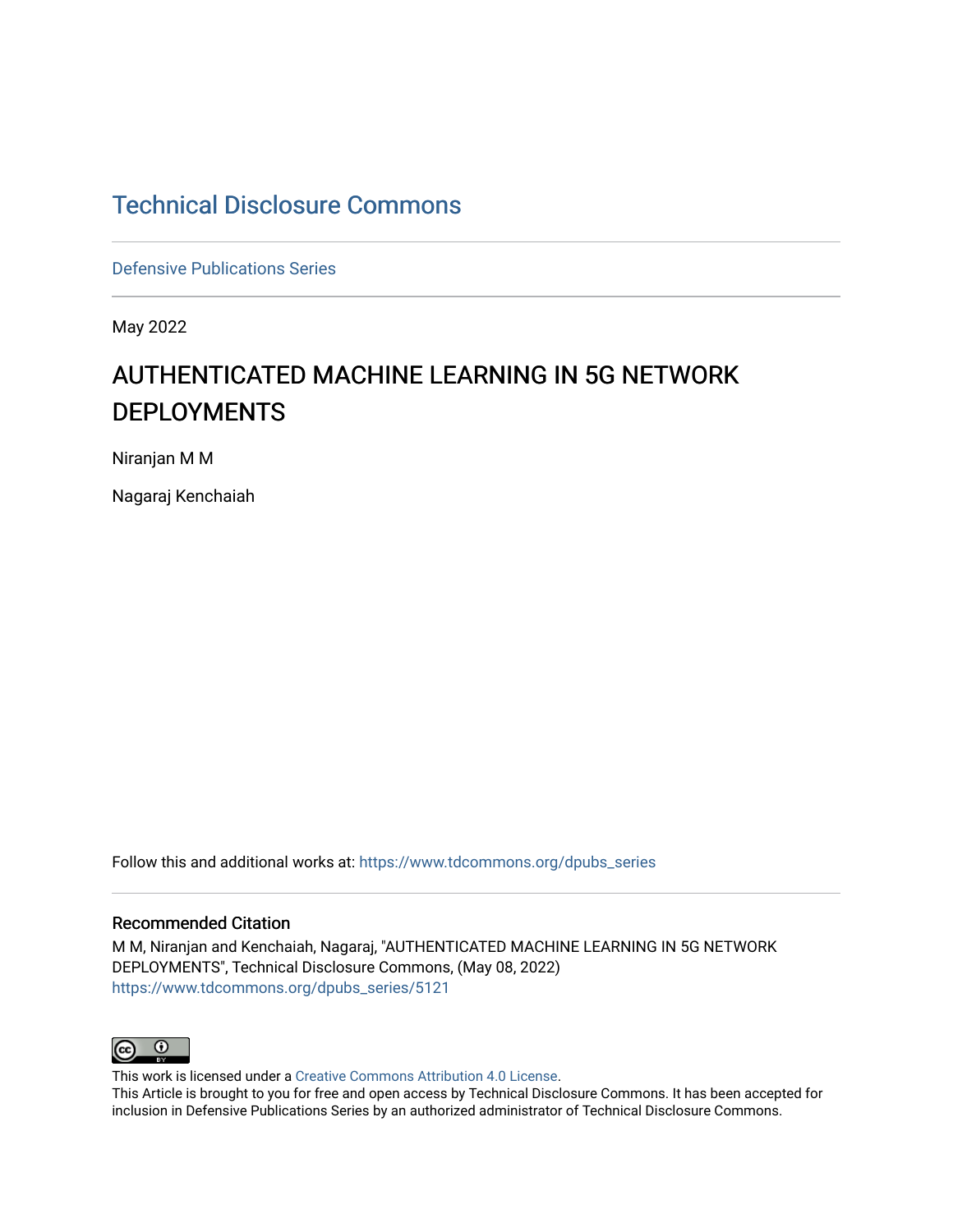#### AUTHENTICATED MACHINE LEARNING IN 5G NETWORK DEPLOYMENTS

# AUTHORS: Niranjan M M Nagaraj Kenchaiah

## ABSTRACT

Techniques are presented herein that employ a HyperLedger (i.e., a private blockchain) to allow authenticated machine learning (ML) components to interact with each other and sign messages (having pre-processed data) which are exchanged between the components to provide message authenticity. Along with authenticity, aspects of the presented techniques provide for the traceability and accountability of ML components. Aspects of the presented techniques may be employed across different operators and domains wherein a HyperLedger provides for the authenticity of the ML components. Further aspects of the presented techniques may be employed within an operator or within an instance (such as an Access and Mobility Management Function (AMF), a Session Management Function (SMF), etc.) wherein a centralized ML system or software can act as central repositories for all of the authenticated ML components along with their corresponding public key (which may be used for verification of the signed messages that are exchanged between the ML components). In such a case, the functionality of the HyperLedger may be performed by a centralized ML system or software.

### DETAILED DESCRIPTION

As an initial matter, it will be helpful to confirm the meaning of a few terms that appear in the narrative that is presented below. Specifically:

| Term        | Meaning                                                     |
|-------------|-------------------------------------------------------------|
| AMF         | <b>Access and Mobility Management Function</b>              |
| DoD         | Denial of Detection                                         |
| DoS         | Denial of Service                                           |
| HyperLedger | A private, permissive blockchain-based authenticated ledger |
| IoT         | Internet of Things                                          |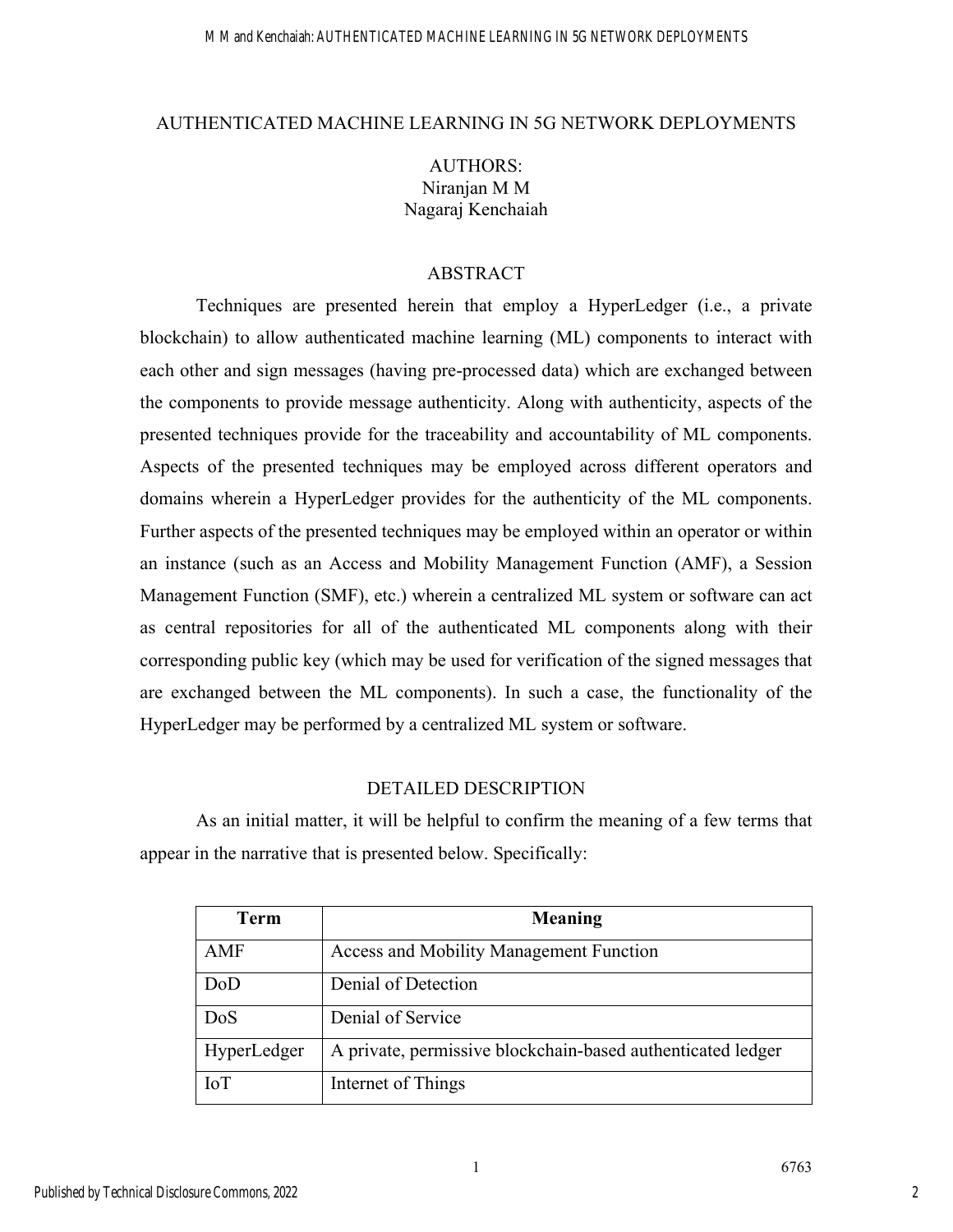| ML         | Machine Learning                   |
|------------|------------------------------------|
| <b>NFV</b> | Network Function Virtualization    |
| <b>SDN</b> | Software-Defined Network           |
| <b>SMF</b> | <b>Session Management Function</b> |
| <b>UPF</b> | <b>User Place Function</b>         |

ML techniques are attempting to, and are expected to, solve many of the challenges in Third Generation Partnership Project (3GPP) fifth generation (5G) network deployments regarding improving the performance of the network and the services that use the underlying network as an enabler for such services. Additionally, the increasing complexity of communication networks due to a heterogeneity in networking equipment, end-user devices, applications, and services forces the automation of network operations (including, for example, minimizing manual configurations or human involvement; self-control; and adaptation and self-healing with changing user, service, and traffic requirements as well as dynamic network conditions) which, in turn, requires ML.

Within such a context, ML techniques may be used in multiple application areas in a 5G deployment. Those areas include:

- Infrastructure Management: ML may be used for intelligent load balancing, resource allocation (e.g., to manage peak traffic loads), the prioritization of traffic, etc.
- Network Operations: ML may be used to identify the optimal radio frequency (RF) parameters to optimize radio coverage and capacity based on a location, load, etc.
- Service Orchestration: ML may be used to allocate custom resources and functions to application-specific end-to-end slices.
- Assurance: ML may be used to analyze a network to identify and predict faults, and their root causes, as well as to allocate resources to recover from faults and to guarantee agreed upon service levels.
- Security Applications: ML may be used for anomaly- or signature-based intrusion detection as well as for realistic honeypot and vulnerability scanning.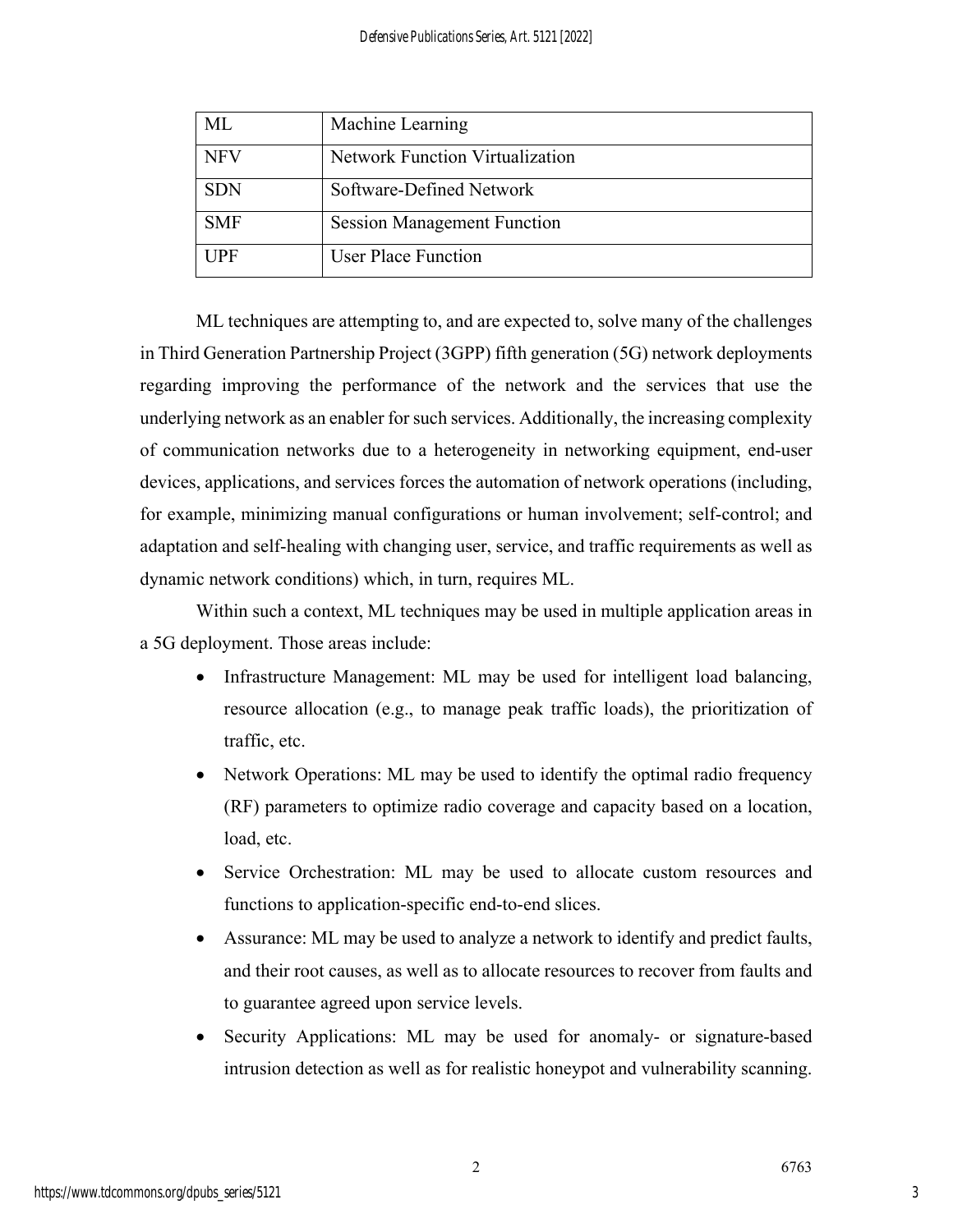However, ML techniques will also open a network to several serious security vulnerabilities (i.e., challenges) – such as, for example, an unfair use of resources, DoS, DoD, a leakage of private and confidential information, etc. – through the introduction of false data to a system (which is learning or operational), eavesdropping, the interception, or the modification of transmitted data by an adversary using compromised ML component, etc.

To illustrate the types of vulnerabilities that were described above, Figure 1, below, depicts various of the threats that may exist to ML in a 5G deployment.



*Figure 1: Exemplary Threats to ML in 5G Deployment* 

There are several reasons for the types of ML-induced security vulnerabilities that were described and illustrated above.

First, most of the learning in a ML context happens through data that is gathered from the environment. Such data may comprise un-scrutinized data which will have serious consequences on machines absorbing the data to produce actionable intelligence for the network. Such data may also comprise scrutinized data which will open privacy issues (challenges).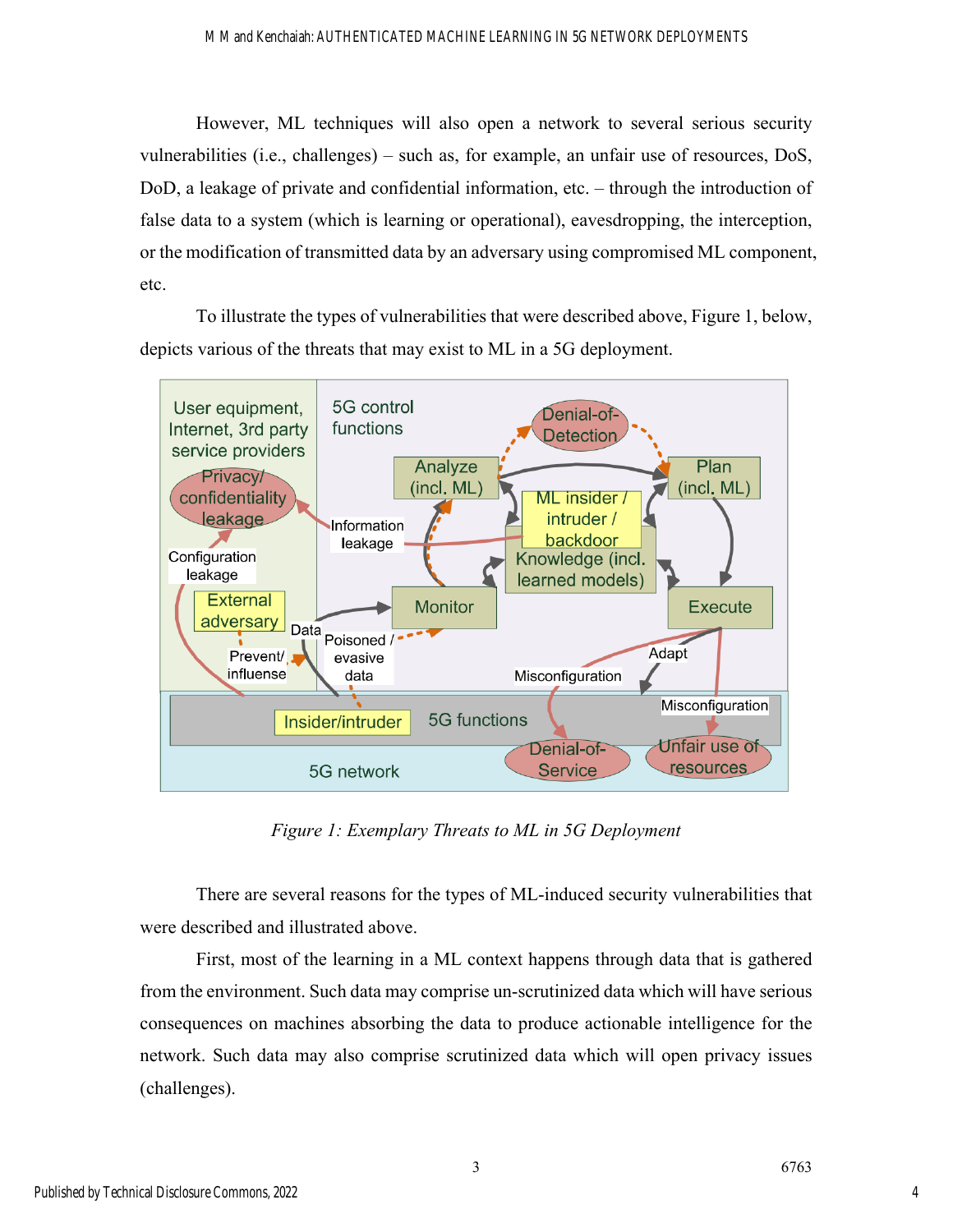Second, most of the ML systems for 5G deployments are borrowed from other disciplines that provide excellent results in small, closed environments and deployments.

Third, in other words, the concepts of ML for 5G are being borrowed from existing mature technologies such as machine vision and robotics. Those ML concepts solve a problem that is under consideration, but they can introduce security challenges which include an inefficient use of network resources for gathering and disseminating the data, straining the processing and memory capabilities of different networked nodes, and unintentionally opening the network to the security vulnerabilities.

Fourth, ML algorithms and software may come from different suppliers (which may include open-source components) and an adversary or an attacker may already be aware of such components.

Each of the 5G deployment application areas that were described above face threats if any one of the ML components is compromised or integrated with a malicious thirdparty (or even open source) component or application (as an attacker is already aware of the open source and/or the third-party algorithms and methods that are used in ML).

While some existing solutions may provide authentication, security (e.g., access controls, a firewall, or physical security), and trust establishment between 5G network entities, there are multiple ML use cases where these are not sufficient to entangle threats that may be induced by compromised or malicious ML component and applications (as will be described below).

Accordingly, a mechanism is needed to authenticate each ML component (and the communication that takes place between the components) while gathering data, processing the data, sharing the data across ML components, and predicting and taking a final decision to solve a specific problem (which could be intelligent load balancing, predicting the faults, prioritizing the traffic, resource allocation, etc.).

Techniques are presented herein, which will be described and illustrated in the below narrative, that address the need that was described above.

As described previously, ML techniques may be used in different 5G network deployments. ML may be used in the access network to increase spectral efficiency or for other intelligent uses of radio resources. ML may be used in the edge (near the access network) to intelligently serve latency-critical services by providing higher resources in the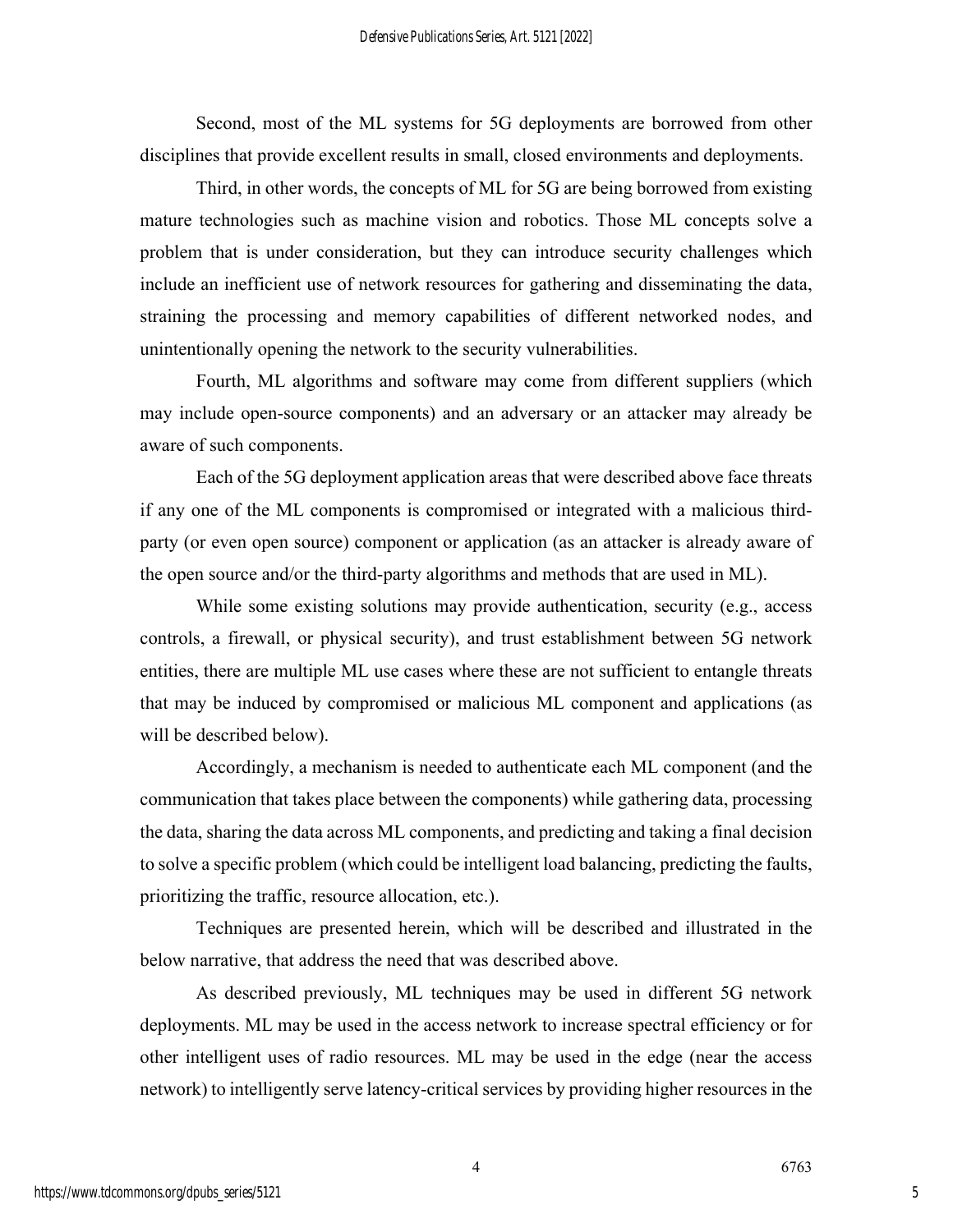edge and to Internet of things (IoT) devices. ML may be used in the backhaul or transport network for traffic classification or for improving network management with the help of a software-defined network (SDN). ML may also be used for improving the performance of cloud-based services.

However, the use of ML techniques will open a network to several serious security vulnerabilities and challenges (through the introduction of false data to a ML system (which is learning or operational), through eavesdropping, and through the interception and modification of transmitted data (i.e., masquerading) by an adversary using a compromised ML component) such as DoS, DoD, a lack of confidentiality (e.g., a leaking of private and confidential information), a lack of privacy (e.g., a leaking of privacy information), and an unfair use of resources.

As noted previously, while some existing solutions may provide authentication, security (e.g., access controls, a firewall, or physical security), and trust establishment between 5G network entities, there are multiple ML use cases where these are not sufficient to entangle threats that may be induced by compromised or malicious ML component or applications. For example, data sources may be administered in different domains by different entities resulting in their trustworthiness becoming difficult to determine by centralized ML components. Further, misbehaving user equipment (UE) may input malicious data for ML functions which utilize information from the UE ML components. Additionally, open-source components (which are known by adversaries who are practicing attacks) may be integrated with ML algorithms and software. Still further, ML components may be from different suppliers (these are also called white-box attacks).

Consequently, as described above, a mechanism is needed to authenticate each ML component (as well as the communication that takes between the components) while gathering data, processing the gathered data, sharing the data across ML components, and predicting and taking a final decision to solve a specific problem (which could be intelligent load balancing, predicting the faults, prioritizing the traffic, resource allocation, etc.).

Techniques are presented herein that address the need that was described above using a HyperLedger (i.e., a private blockchain) to enable authenticated ML components to interact with each other and sign the messages (having preprocessed data) that are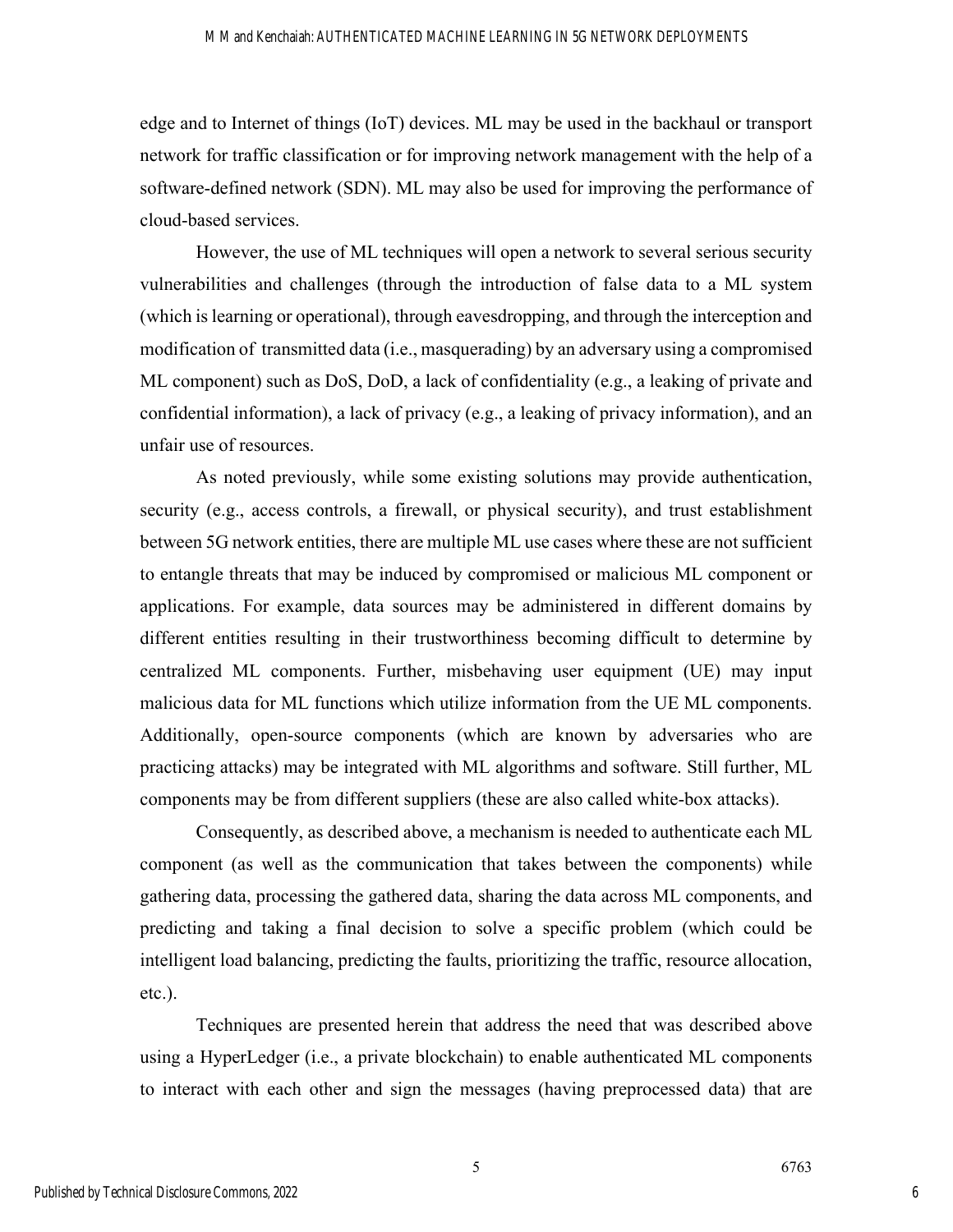exchanged between them to provide message authenticity. Along with authenticity, aspects of the presented techniques provide for the traceability and accountability of ML components.

According to aspects of the presented techniques, each ML component may register with a HyperLedger (i.e., a private blockchain) during initialization as a subsystem with a ML system or software. Further, a ML component may generate a public key and a private key pair during registration (i.e., initialization) and then update their public key to the HyperLedger. Additionally, whenever a ML component wishes to send processed data as a message to another ML component it may sign the message using its private key. Still further, an ML component that receives a message may retrieve the public key of the source ML component to verify and validate the signature of the message.

Using the presented techniques, only authenticated ML components can exchange processed data with the other ML components. Malicious ML components and compromised ML components cannot participate in the ML activities.

Figure 2, below, presents elements of an exemplary arrangement according to aspects of the techniques presented herein that is reflective of the above narrative.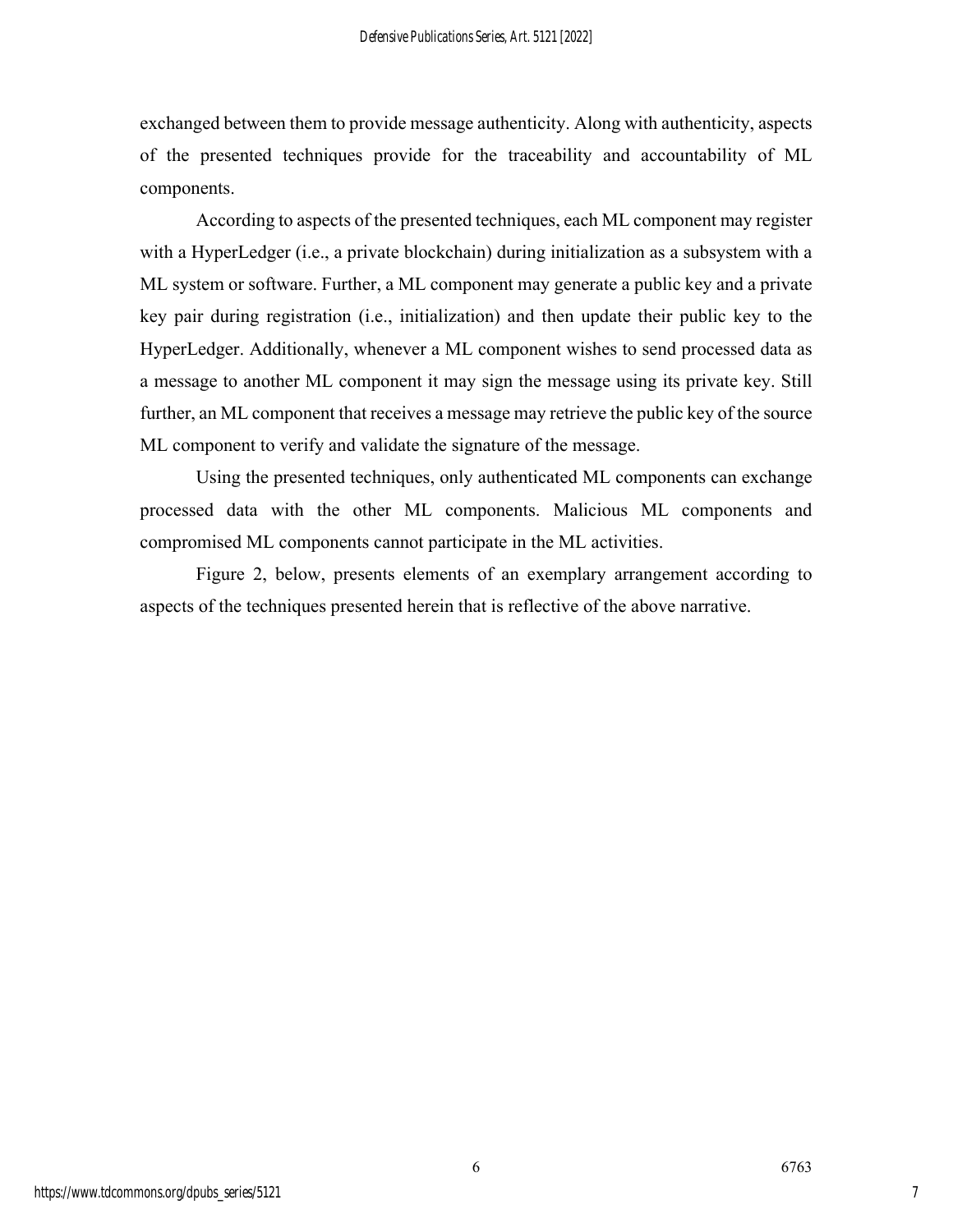

*Figure 2: Generic 5G Network Architecture Using Authenticated ML*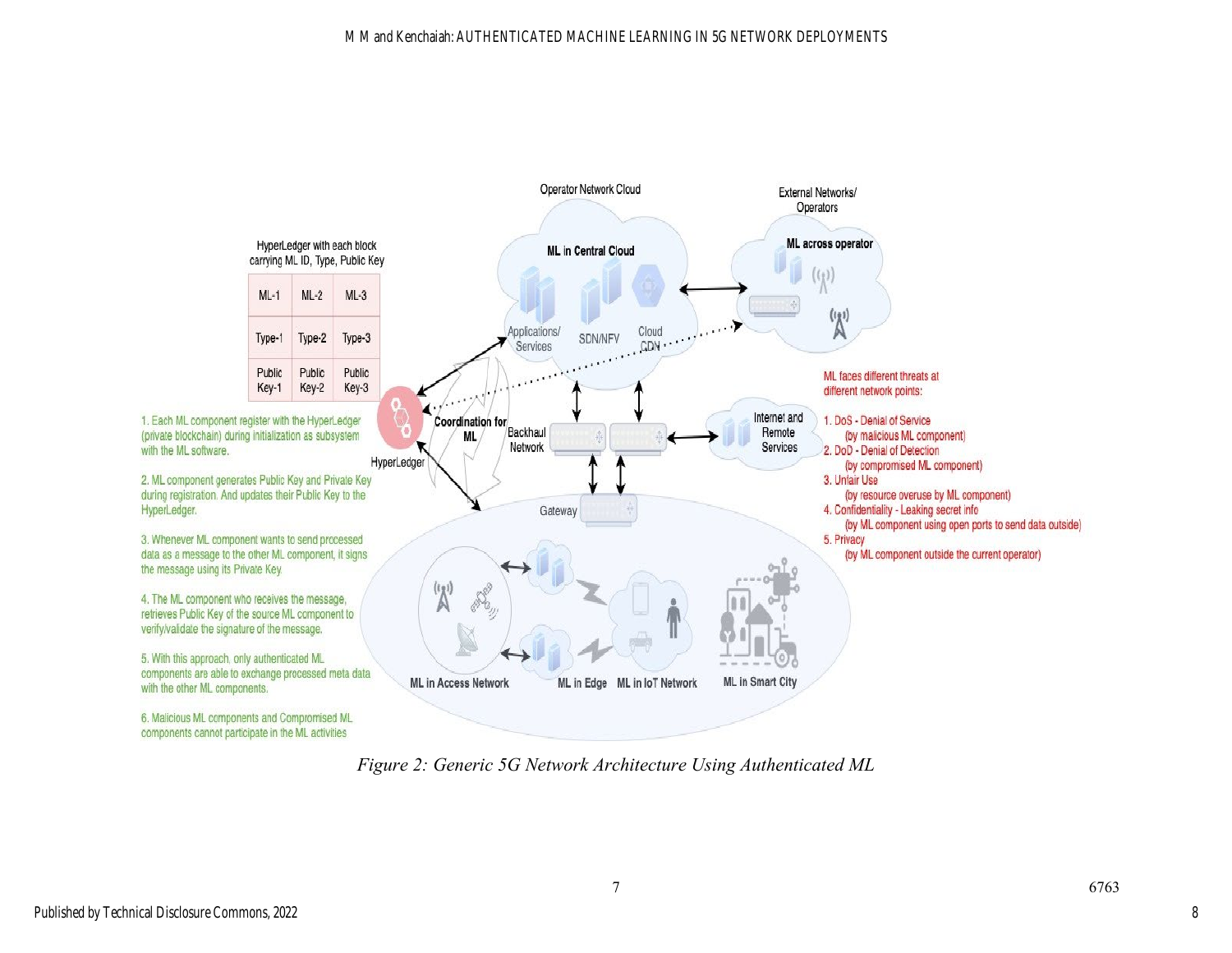Aspects of the techniques presented herein may be used across different operators or domains wherein a HyperLedger (i.e., a blockchain) provides authenticity for the ML components.

Further aspects of the presented techniques may be used within an operator or within an instance (such as an AMF, a SMF, etc.), wherein a centralized ML system or software can act as central repositories for all the authenticated ML components along with their corresponding public key (which may be used for verification of the signed messages that are exchanged between the ML components). In this case, the functionality of the HyperLedger is performed by a centralized ML system or software.

For simplicity of exposition, the following description of the techniques presented herein is divided into four parts, each of which will be described in detail below. A first part encompasses the identification and authentication of the ML components. A second part encompasses the authentication of the messages and data that is exchanged between ML components. A third part encompasses the periodic updating of ML status data and statistics to the HyperLedger. A fourth part encompasses traceability and accountability.

The first part, which encompasses the identification and the authentication of the ML components, employs an identifier (ID), a public key (PK), a private key (SK) and a type (TYPE) for each ML component. As part of the initialization (e.g., the registration) of a ML component with a system (e.g., a ML application or software), a PK and SK would be generated by the ML component. The SK is securely stored locally (within the component) and the PK is shared with other ML components by adding it into the distributed HyperLedger (i.e., a private Blockchain). The generated PK and SK may be used later to re-authenticate or re-register with the blockchain.

The second part, which encompasses the authentication of the messages and the data that is exchanged between ML components, employs the SK of a ML component to sign a message (comprising processed data) by the ML component (e.g., a source ML component) before sending the message to the other ML component (e.g., a target ML component). A target ML component that receives the message from a source ML component retrieves the PK of the source ML component from the HyperLedger. That PK may then be used to validate the signature of the message and, in turn, verify the authenticity of message that was sent by the source ML component.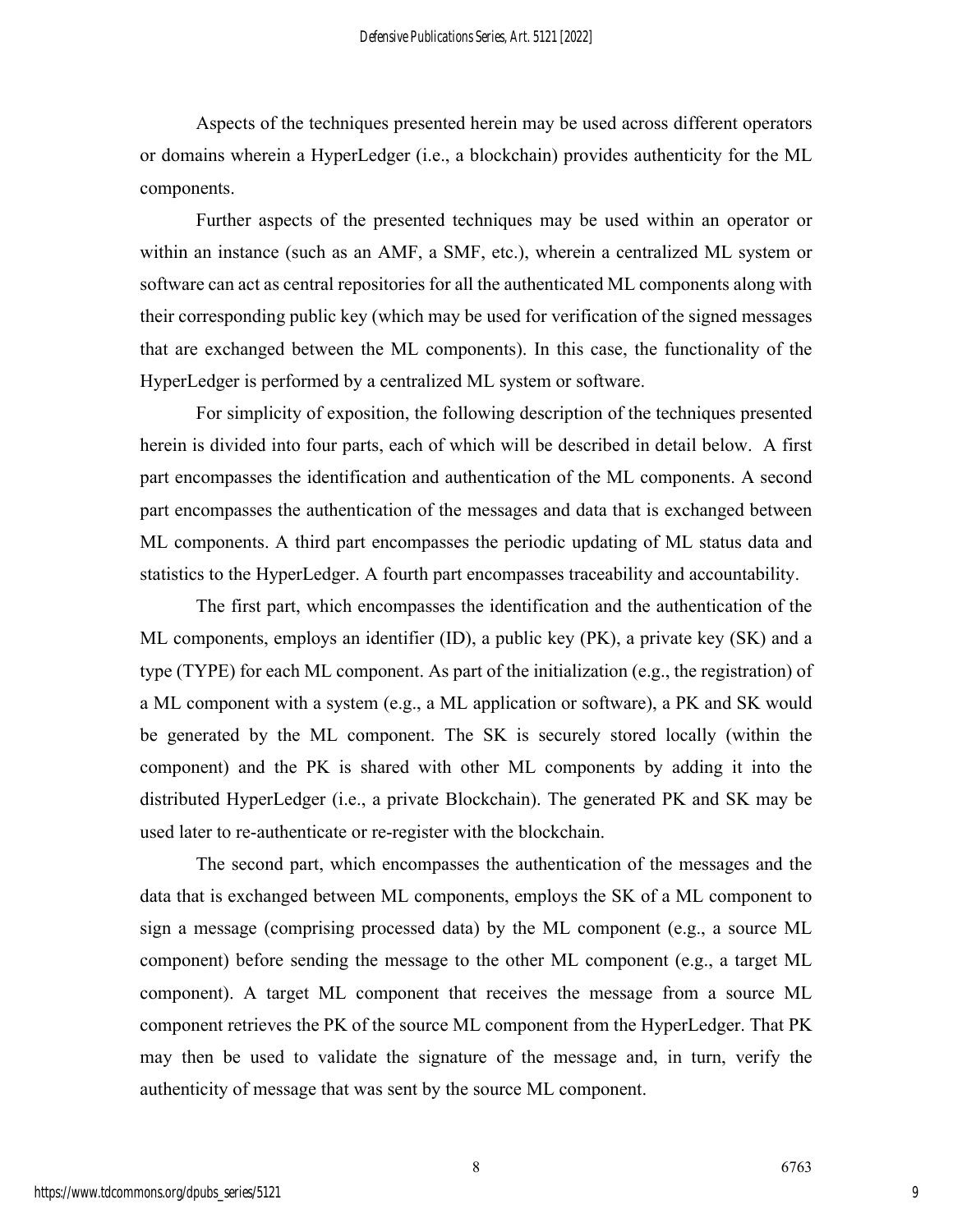The third part, which encompasses the periodic updating of ML status data and statistics to the HyperLedger, includes a ML component periodically updating the HyperLedger with information about the ML's status and statistics (e.g., the number of errors (both known and unknown), the percentage of correct predictions, the number of messages that were received by and sent to the other ML components, etc.). Such information aids in traceability and accountability.

The fourth part, which encompasses traceability and accountability, provides information that can assist operators with troubleshooting an issue (e.g., when something breaks down or suffers from abnormal behaviors). Aspects of the presented techniques enable the traceability of ML components, along with their status and statistics, which helps in capturing system behavior.

Within a running ML component, if the component suffers abnormal attacks (such as, for example, receiving message from a compromised ML) the attack processing is also logged as transactions. With such logged transactions of attack trajectories, any future attacks that may be launched on the ML component may be identified (using attack pattern recognition).

It is important to note that any number of existing blockchain-related processing mechanisms (including, for example, sharding methods, etc.) may be applied to the techniques presented herein to scale those techniques to extremely high transaction levels (that are analogous to, for example, the transaction levels of large credit card processing facilities).

Use of the techniques presented herein offers several advantages. For example, aspects of the presented techniques enable an authenticated ML component to rightly predict the future and intelligently take appropriate actions. Further, aspects of the presented techniques may be used across different operators and domains wherein a HyperLedger (i.e., a blockchain) provides for the authenticity of ML components. Additionally, aspects of the presented techniques may be used within an operator or within an instance (such as an AMF, a SMF, etc.), wherein a centralized ML system or software can act as a central repository for all of the authenticated ML components along with their corresponding public key (which may be used for verification of the signed messages that